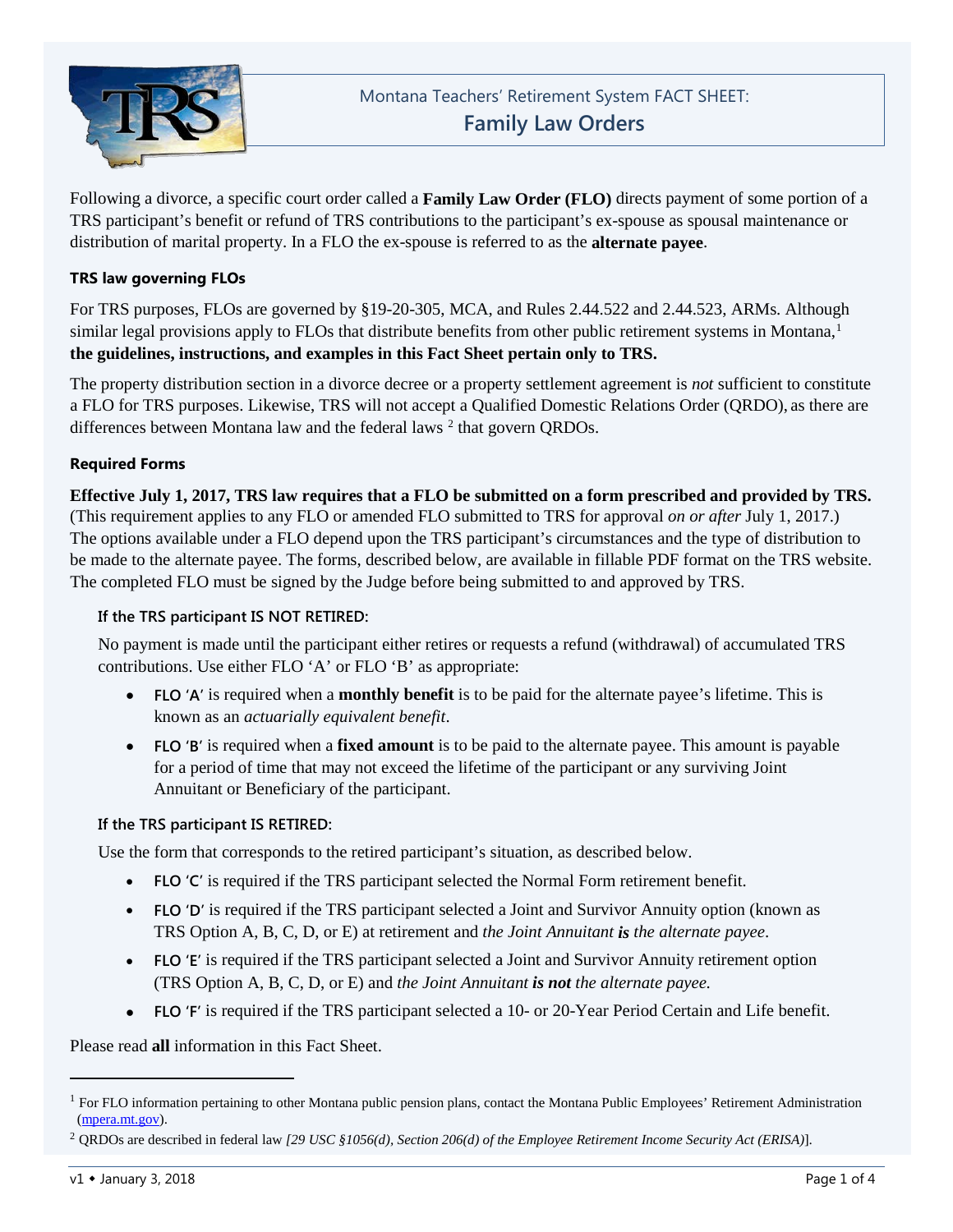# **Frequently Asked Questions**

**1. If I already have an approved FLO on file with TRS, do I need to resubmit the FLO on one of the new forms prescribed by TRS?**

No. If you received approval from TRS on a FLO entered on your account prior to July 1, 2017, that approval is still valid. There is no need to submit an updated FLO to TRS.

# **2. If the TRS participant is already retired, can a FLO change the benefit election or joint annuitant designation that the participant made at retirement?**

No. The FLO only directs some portion of the participant's monthly benefit to the alternate payee, as follows:

- If the participant elected a Normal Form benefit, the FLO directs the distribution of some portion of participant's monthly benefit to the alternate payee. Monthly payments to the alternate payee terminate upon the death of the participant.
- If the participant elected a Joint and Survivor Annuity option, the FLO directs the distribution of some portion of the participant's (and maybe the joint annuitant's) monthly benefit amount to the alternate payee. Payments to the alternate payee terminate upon the death of the participant (or maybe the joint annuitant) or the alternate payee, whichever occurs later.
- If the participant elected a 10- or 20-Year Period Certain and Life benefit, the FLO directs distribution of some portion of the monthly benefit amount to the alternate payee, terminating upon the death of the participant or the end of the period certain, whichever occurs later.

# **3. If the TRS participant is not retired, can a FLO either prohibit the participant from withdrawing from TRS or direct the participant to make a specific benefit election at retirement?**

No. A FLO may only specify the terms of distribution of payments that TRS may make to or on behalf of the TRS participant. This includes monthly retirement benefits under the participant's service or disability retirement; death/survivor benefits if the participant dies before retiring; or refund of accumulated contributions if the participant elects to withdraw from TRS in lieu of retirement.

# **4. Can a FLO require TRS to pay out a portion of the participant's account balance to the alternate payee before the participant has received any payment from TRS?**

No. TRS may not legally make any distribution to an alternate payee until the participant has terminated all employment in TRS-reportable positions *and*:

- The participant has applied for and received either a monthly retirement benefit or a refund of accumulated contributions, or
- The participant has died and death/survivor benefits or a refund of contributions are payable to the participant's designated beneficiaries.

## **5. What types of distributions may a FLO direct to an alternate payee? Do limitations apply?**

There are two basic types of FLO distributions:

• A *fixed amount distribution* directs payment of a portion of the TRS participant's monthly benefit (or refunded contributions) to the alternate payee. The distribution may be either a specific dollar amount or a specific percentage of the monthly benefit amount that would otherwise be payable to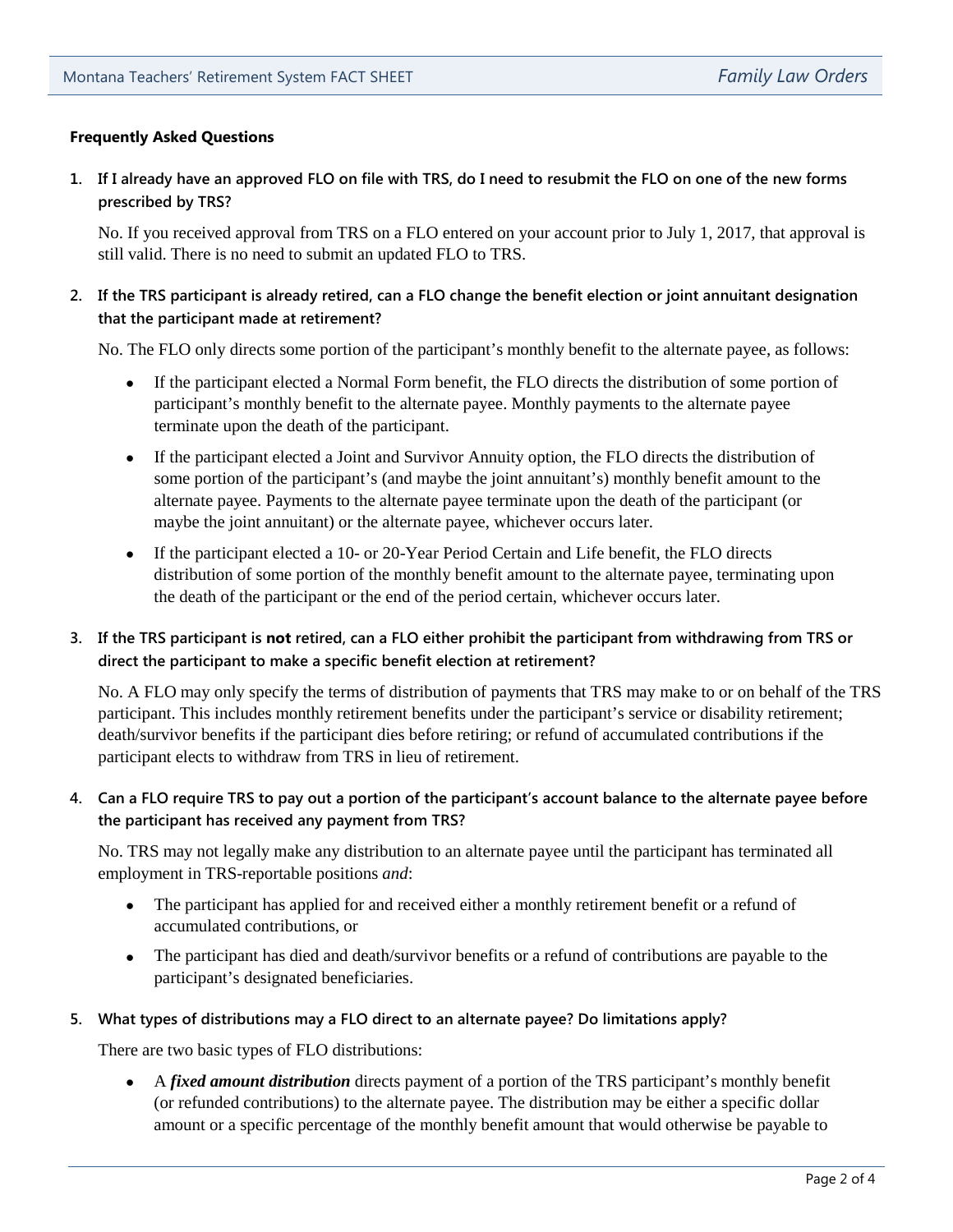the TRS participant or on the participant's behalf. This type of FLO may be entered on the TRS participant's account either before or after the participant has retired.

- An *actuarially equivalent distribution* is a transfer of a specified percentage of the TRS participant's Normal Form benefit, which is then actuarially adjusted to pay a benefit for the lifetime of the alternate payee. There are limitations, as follows:
	- o An actuarially equivalent distribution FLO may be entered only on the account of a TRS participant who has not yet retired. Once a TRS participant has retired, the option for this type of FLO terminates, even if the TRS participant subsequently returns to active member status under TRS's working retiree provisions.
	- o If the alternate payee dies after receiving any payment under an actuarially equivalent distribution FLO, the alternate payee's portion of the benefit *does not* revert to the TRS participant or to the participant's joint annuitant or beneficiary.

## **6. Can an alternate payee designate a beneficiary?**

The alternate payee may designate a beneficiary *only* if the FLO explicitly authorizes it. In that case, the alternate payee must designate a beneficiary on a form prescribed and provided by TRS and must keep the beneficiary designation up to date. If the alternate payee dies, the following limitations then apply with respect to payment to the alternate payee's designated beneficiary:

- If the FLO provides for an *actuarially equivalent distribution* and any distribution has become payable to the alternate payee, the beneficiary designation is null and void. However, if the alternate payee dies before any distribution has become payable, the beneficiary may not receive a monthly benefit distribution. Instead, the beneficiary receives a refund of the appropriate portion of the TRS participant's accumulated contributions, as if the TRS participant had elected to withdraw from TRS. This refund is not paid to the beneficiary until benefits become payable to or on behalf of the TRS participant (such as upon the participant's retirement).
- If the FLO provides for a *fixed amount distribution* and the alternate payee dies, the designated beneficiary may receive the distribution that otherwise would have been payable to the alternate payee, including a monthly distribution.
- If at the time of the alternate payee's death there is no effective beneficiary on file or the beneficiary is already deceased, the FLO is null and void.

## **7. When should a FLO be submitted to TRS?**

TRS recommends the Court complete and sign a FLO when the divorce decree is issued or as soon as possible thereafter. Submit a certified copy (obtained from the Clerk of Court) to TRS for review and approval.

Timely submission of the FLO will ensure the interests of the alternate payee are best protected, especially if the TRS participant has not yet retired. *Please note:*

- If the participant has retired, there is no option for an actuarially equivalent distribution to the alternate payee.
- If the participant has withdrawn from TRS and received a refund of contributions, no amount is available for distribution to the alternate payee.
- No distributions may be made to the alternate payee for any amounts paid to the participant prior to the effective date of the FLO.